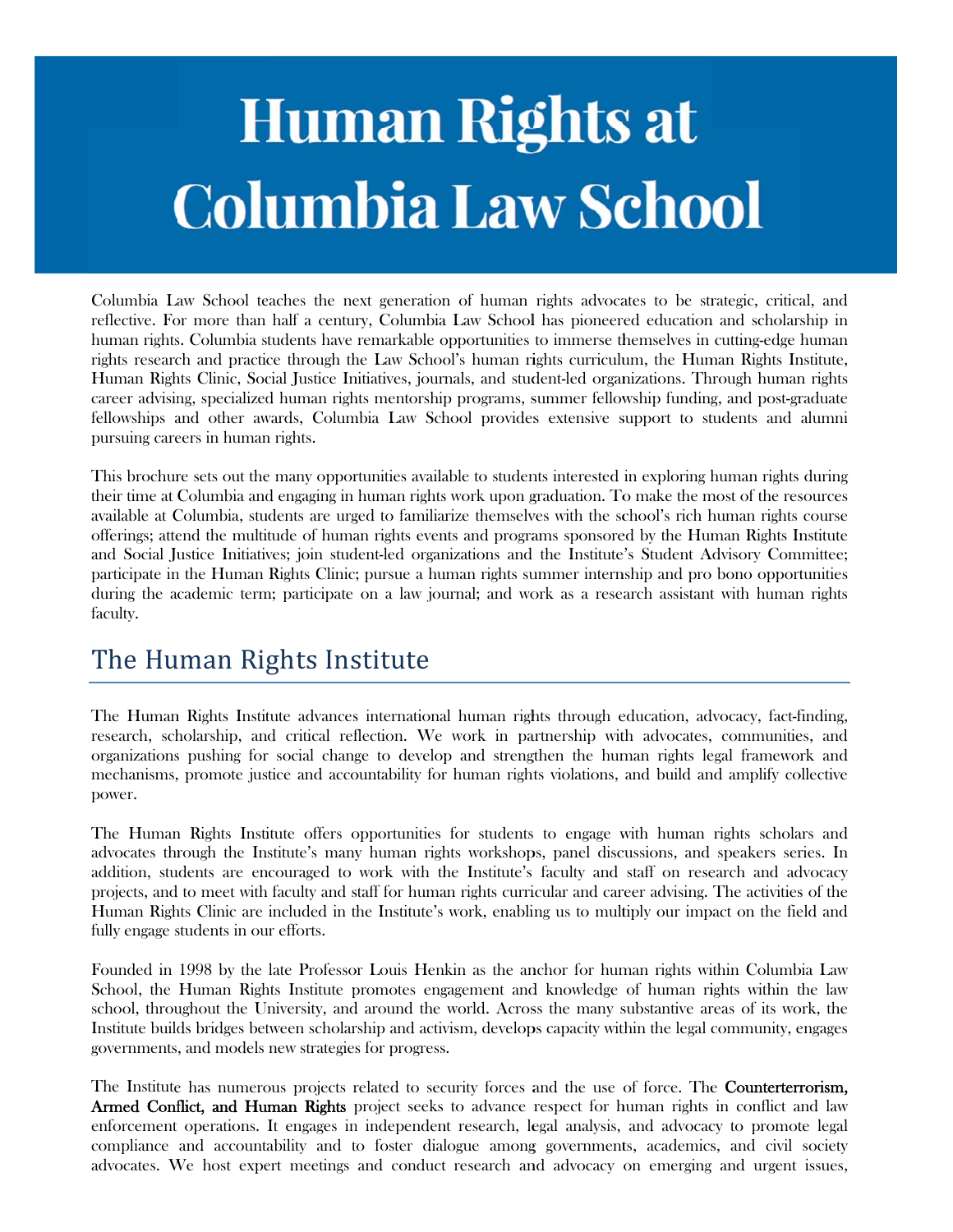including: harmonizing standards in armed conflict; aid, assistance, and support activities in the context of counterterrorism and armed conflict; the use of force, including through drones strikes and so-called 'targeted killings'; domestic counterterrorism practices; accountability for war crimes; and compensation for victims. The Security Force Monitor project aims to improve investigations of police and military abuses by making security forces more transparent. The Security Force Monitor addresses a significant obstacle facing human rights research, investigative journalism, and other public interest work: the lack of easily accessible and detailed information on the police, military, and other security forces of countries around the world. The Security Force Monitor is a web-based platform that compiles and visualizes publicly available data so that journalists, human rights groups, and others can easily explore the data and use it to assist in identifying specific perpetrators when abuses occur. The project on **War Crimes and Mass Graves** works with forensic anthropologists to conduct investigations and trainings on the use of forensics for humanitarian, truth, and accountability purposes.

The **Human Rights in the United States** project develops the capacity of U.S. lawyers, policymakers, and advocates to advance social justice in the United States through a human rights framework. We build networks, facilitate trainings, conduct educational outreach, and promote coordination among progressive public policy and advocacy groups, including through our Bringing Human Rights Home Lawyers' Network. The project also directly contributes to the development of legal theories and positive precedents based on international law through work on select litigation before U.S. courts, in international and regional fora, and through other research and advocacy projects. The project works on cross-cutting issues, with particular focus on building human rights accountability at the state and local level; promoting and improving U.S. engagement with the Inter-American human rights system; and advancing access to justice in the United States.

The project on **Business and Human Rights in the Global Economy** develops innovative human rights and interdisciplinary methodologies to investigate the human rights implications of—and to promote respect for human rights in—business operations and developments in the global economy. The Institute uses, promotes, and strengthens legal frameworks and strategies to advance human rights, promotes accountability for rights violations, and seeks to limit the subjugation of rights to the profit-motive of business enterprises around the globe. Our research seeks to recalibrate global and corporate-community power imbalances that reinforce the disparate allocation of wealth, community exploitation, threats to physical security, and the perpetuation of systems of poverty and violations of economic, social, and cultural rights. In addition to publishing international policy analysis, site-specific projects are undertaken to strengthen the power of groups negatively impacted by resource extraction, development projects, and industry, and to assist impacted groups in their pursuit of economic, social, and environmental justice.

The Institute has numerous projects on Human Rights Fact-Finding, Methodologies, and Critiques. The Human Rights Methodology Lab, created with Human Rights Watch and the Center for Human Rights and Global Justice, brings together experts to provide advice on human rights fact-finding projects in order to promote innovation, deepen interdisciplinary methods, and advance research methodology in the human rights field. To advance research, scholarship, and practice related to mental health in the human rights field, the Institute and Clinic partner with experts in vicarious trauma, post-traumatic stress disorder, and resilience. The Institute and Clinic further develop applied research projects to examine the 'critical turn' in human rights practice—mapping, analyzing, and assessing how advocates negotiate critiques of human rights in their practice, and providing a forum for the dissemination of innovative practices and pragmatic engagement around the field's most pressing challenges.

The Institute's Global Human Rights Connectivity and Integration Project builds connections and coherence within and among human rights institutions, norms, and civil society, with the goal of strengthening the global human rights architecture and fostering human rights compliance around the world. Through research and expert convenings, the Human Rights Institute promotes greater exchange of ideas on both substance and process among the UN human rights treaty bodies, and between the treaty bodies and other human rights institutions, including regional commissions and courts, the Venice Commission, and the UN Human Rights Council's Universal Periodic Review and UN Special Procedures. In addition, the Institute works to advance civil society's understanding and strategic engagement with the human rights mechanisms as a coherent system.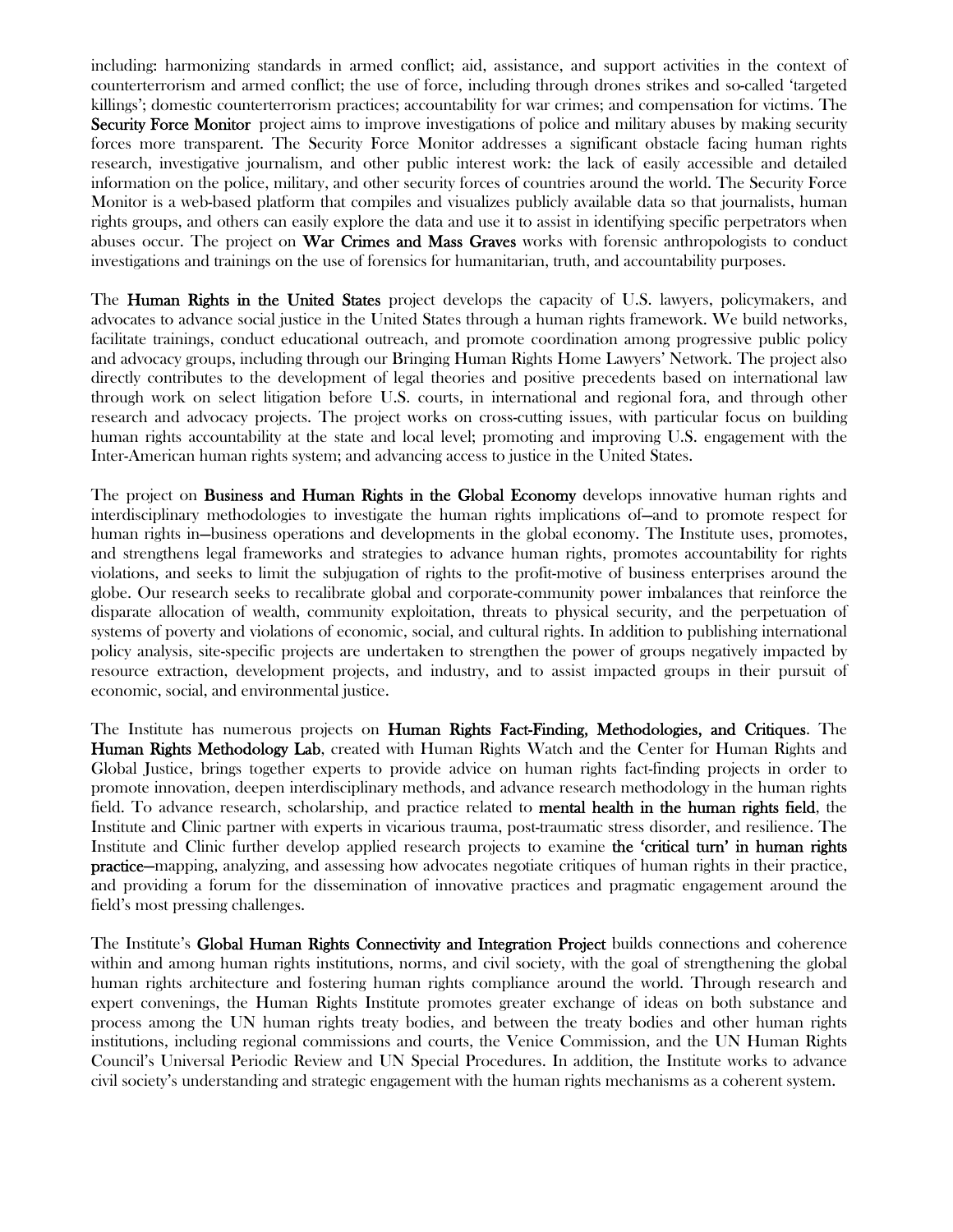#### **Human Rights Institute Student Advisory Committee**

The Human Rights Institute's Student Advisory Committee brings together J.D. and LL.M. students to build and nurture the human rights community at Columbia Law School and develop opportunities for students to engage in human rights programming and leadership at Columbia. The Committee is comprised of representatives from Rightslink, Columbia Society for International Law, Student Public Interest Network, Society for Immigration and Refugee Rights, the Coalition of Identity Group Leaders, and the Human Rights Law Review. Each year, the Human Rights Institute also invites applications from J.D. and LL.M. students to serve as "at large" members.

## The Human Rights Clinic

The Human Rights Clinic prepares students for lifelong careers in social justice advocacy around the globe. Through the Clinic, students join a community of advocates working to promote human rights and to recalibrate the global power imbalances that drive economic and political inequality, exploitation, threats to physical security, poverty, and environmental injustice. Through fact-finding, reporting, litigation, media engagement, advocacy, training, and innovative methods, the Clinic seeks to prevent abuse, promote accountability, and advance respect for human rights. Embedded in the Clinic's work is a commitment to the values of equality and mutual exchange in transnational partnerships; respect for rights-holder autonomy, voice, and power; and diversity, inclusion, full participation, and justice within the human rights field.

Through a combination of Seminars and Project Work, and with the mentorship of Clinic professors and supervisors, students develop the wide range of skills necessary to be strategic and creative human rights advocates, critically analyze human rights, and advance the human rights methodologies of the Clinic and the human rights field.

Clinic Seminars provide a map of the terrain of international human rights advocacy, including the field's dominant strategies, methods, and critiques, equipping students with the knowledge and the tools to navigate the field with confidence and critical reflection. Students learn to assess where they and human rights projects are positioned, the available routes for action, and how to ethically, pragmatically, and responsibly choose which steps to take toward which ends. They learn project selection and design; choice and sequence of advocacy tactics; fact-finding and interdisciplinary research methods; interviewing witnesses, experts, and perpetrators; evidence assessment; digital and physical security; report and brief-writing; using judicial and quasi-judicial processes; advocacy options at the local, national, regional, and international levels; engaging the press and using social media; mitigating vicarious trauma and promoting resilience; ethical frameworks and the navigation of ethical dilemmas; and accountability and project evaluation. The Clinic engages students in an active and cocreator mode of education, and students are taught to self-assess and monitor their own progress, and are involved in building the methods, pedagogy, and institution of the Clinic itself.

Students work in teams on projects pursuing social justice in partnership with civil society and communities. Clinic Projects vary from year to year, each addressing marginalized, urgent, and complex human rights issues around the world, including in Peru, Chad, Centrafrique, Papua New Guinea, Yemen, Iraq, Kyrgyzstan, and the United States. Past projects have addressed corporate accountability for human rights violations and environmental harms in the extractives industry, human rights and humanitarian law violations in counterterrorism operations and armed conflict, the right to health, abuses by UN peacekeepers, discrimination in education, war crimes, and sexual violence.

The Clinic is also a laboratory for testing new, innovative, and interdisciplinary modes of human rights work, and seeks to be a model of rigorous and critical human rights advocacy. To provide a support structure for these goals, the Clinic builds a community of current students, alumni, scholars, and advocates who support one another and collaborate toward the advancement of human rights.

The Human Rights Clinic is open to second and third year J.D. students, as well as students pursuing an LL.M. degree. Applications for J.D. students are due in the spring of each year, and LL.M. students apply in the summer when they arrive on campus. 1L students and others not in the Clinic can participate in Clinic projects through the student group Rightslink and its 'Human Rights Advocates Program.'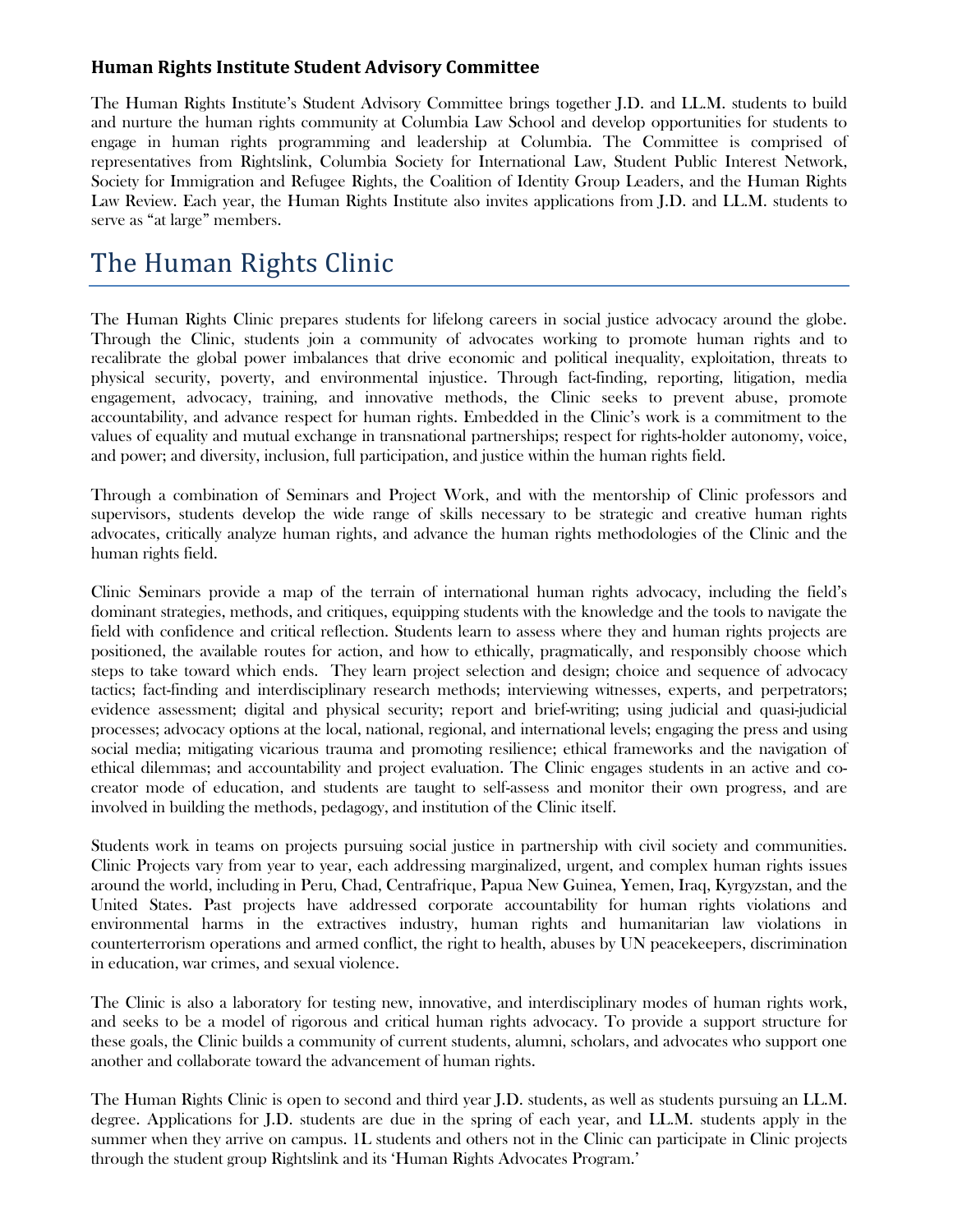## Human Rights Events

The Human Rights Institute hosts a year-long program of speakers and events at Columbia Law School. The Institute invites eminent human rights scholars and practitioners to address current issues of interest in the human rights field. Events range from panel discussions on emerging human rights issues, to more informal, intimate discussions with advocates and academics about the intricacies of practicing human rights law. The events provide a unique opportunity for students to engage directly with leaders in the human rights field. Events are open to law students, faculty, and frequently the greater Columbia University community. Students are invited to share their ideas for events, and the Institute often co-hosts events with student groups.

In the fall, Rightslink and Social Justice Initiatives co-host a human rights career fair. This provides an opportunity for Columbia Law School students to connect with leading human rights organizations. Representatives of human rights organizations discuss term-time and summer internships, and post-graduate fellowships.

## Columbia Law School Human Rights-Related Courses

Each year, Columbia Law School offers a wide range of international law and human rights courses, together with advanced, specialized, and new courses that touch on human rights and social justice issues. Courses include:

Adolescent Representation Clinic (Jane Spinak) Advanced Immigrants' Rights Clinic (Elora Mukherjee) African Legal Theory, Law and Development (Francis Ssekandi) Transnational Corporations and Human Rights (Aaron Dhir) Civil Liberties and the Response to Terrorism (Steven Shapiro, Matthew Waxman) Civil Rights Lawyering in the Modern Era: Theory and Practice (Myrna Perez, Kendall Thomas) Critical Human Rights Theory (Thomas Keenan, Kendall Thomas) Democracy and Distribution (Michael Graetz) Domestic Violence and the Law (Dorchen Leidholdt) Employment Discrimination Litigation (Debra Raskin, Anne Vladeck) Enforcing International Law (Lori Damrosch) Externship: Domestic Violence Prosecution (Scott Kessler) Externship: Immigration Law (Maria Navarro, David Stern) Externship: Unaccompanied Immigrant Youth (Kathleen Maloney, Cristina Romero) Externship: United Nations (Bruce Rashkow, Larry Johnson) Extractive Industries and Sustainable Development (Lisa Sachs) Gender Justice (Katherine Franke) Global Constitutionalism (Michael Doyle) Human Rights (Sarah Cleveland) Human Rights at Home: Advancing U.S. Social Justice (Risa Kaufman) Human Rights Clinic (Sarah Knuckey, Benjamin Hoffman) Human Rights, Law and Development Workshop (Edwin Rekosh) Immigrants' Rights Clinic (Elora Mukherjee, Jason Parkin) Immigration Law (Rose Villazor) International Criminal Law (Lori Damrosch) International Environmental Law (Susan Biniaz) International Human Rights Advocacy (Hina Shamsi) International Humanitarian Law (Gabor Rona) International Law (Lori Damrosch, Alexander Greenawalt) International Lawyering for Governments (Sarah Cleveland) Jurisprudence of War (George Fletcher, Michel Paradis) Labor Law (Mark Barenberg) Law and Development (Katharina Pistor)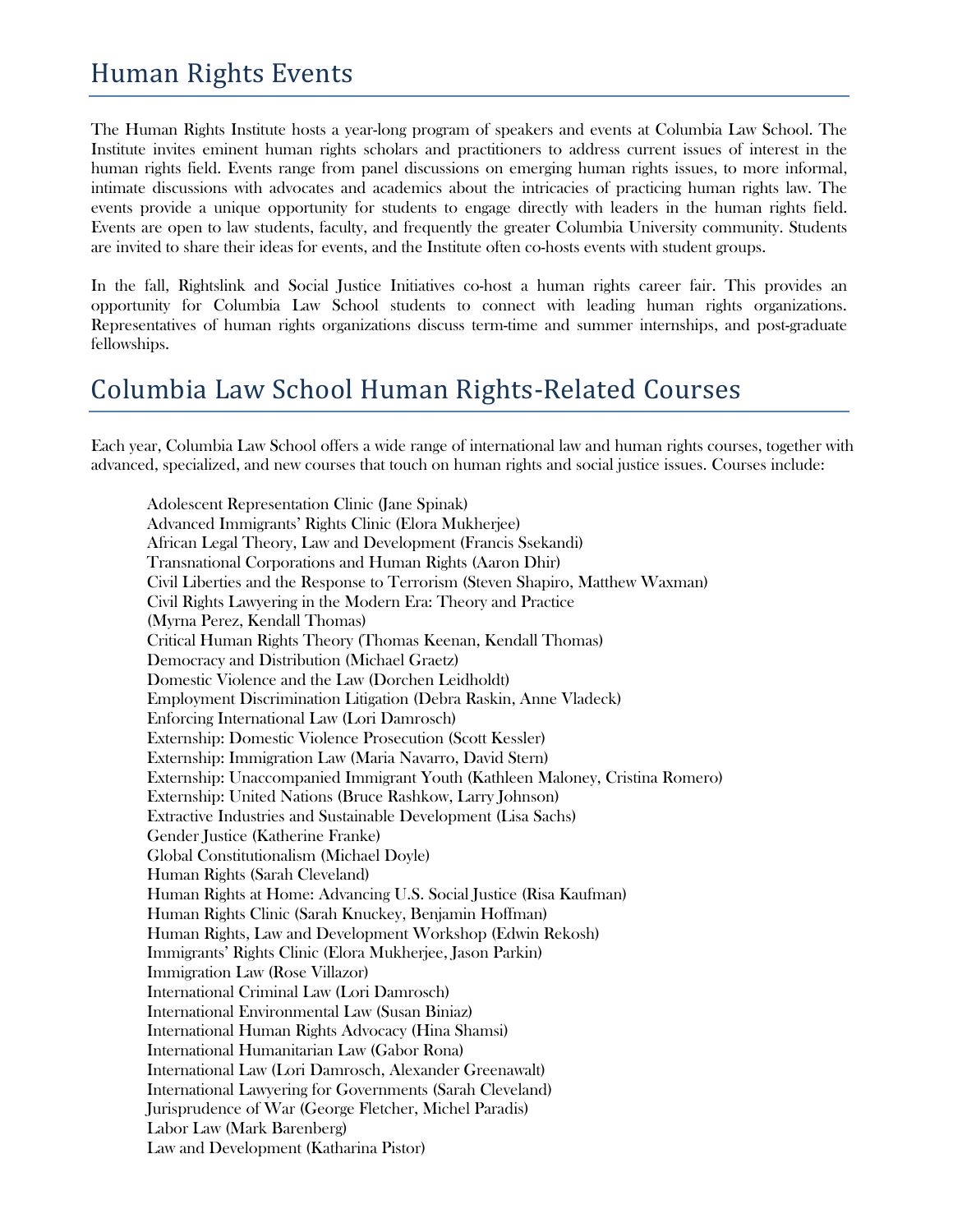Law and Policy of Homelessness (Kim Hopper) Lawyering for Change (Susan Sturm) Mass Incarceration Clinic (Brett Dignam, Farhang Heydari) Mental Health Law (Robert Levy) Native American Law (Steven McSlov) Native Peacemaking (Shawn Watts) Nuremberg Trials and War Crimes Law (Jonathan Bush) Professional Responsibility: Issues in Public Interest Practice (Philip Genty) September 11 and the Rights of Non-Citizens (Lee Gelernt) The Law of Genocide (Menachem Rosensaft) The United States and the International Legal System (Matthew Waxman) **Transitional Justice (Graeme Simpson) Transnational Litigation (George Bermann)** Undocumented and Unaccompanied Immigrant Youth (Kathleen Maloney, Cristina Romero) Victims' Rights (George Fletcher) Vision, Action and Social Change (Susan Sturm, Richard Gray)

### **Research Assistant Opportunities**

Students can become involved with ongoing human rights research by working as Research Assistants for the Human Rights Institute, the Institute or Clinic's faculty, and other Columbia Law School faculty. These positions can be paid, or they can be completed for academic or pro bono credit. RA positions are an excellent way to become deeply engaged on cutting edge work, and to engage directly with academics and advocates. Projects vary depending on the semester. Students interested in working as RAs should reach out to faculty and staff and also check with Social Justice Initiatives for any available positions. Positions are generally posted at the start of each semester.

## **Student Human Rights Organizations**

Columbia Law School has a number of student organizations that focus on human rights issues, provide opportunities for all students to engage in human rights research and advocacy, organize human rights events, and foster the human rights community at Columbia Law School. Active involvement in student groups is a critical component of students' human rights education. Student groups include:

#### **Rightslink**

Rightslink is a student-run human rights law outreach and research organization based at Columbia Law School. Working closely with the Human Rights Institute and other Columbia University entities, Rightslink organizes a variety of academic, social, and professional events throughout the year to foster a human rights community at the Law School and to connect students with scholars and practitioners around New York. Leveraging the vast research resources available to Columbia students, Rightslink also provides free legal research services to human rights groups that lack the capacity or political freedom to conduct their own research. Rightslink members often work with the Human Rights Institute and the Human Rights Clinic, particularly through the 'Human Rights Advocates Program'. Students interested in human rights have an opportunity to contribute to innovative projects covering a broad range of domestic and international issues such as human trafficking, transitional justice, ethnic discrimination, and political freedom. Contact: rightslink@law.columbia.edu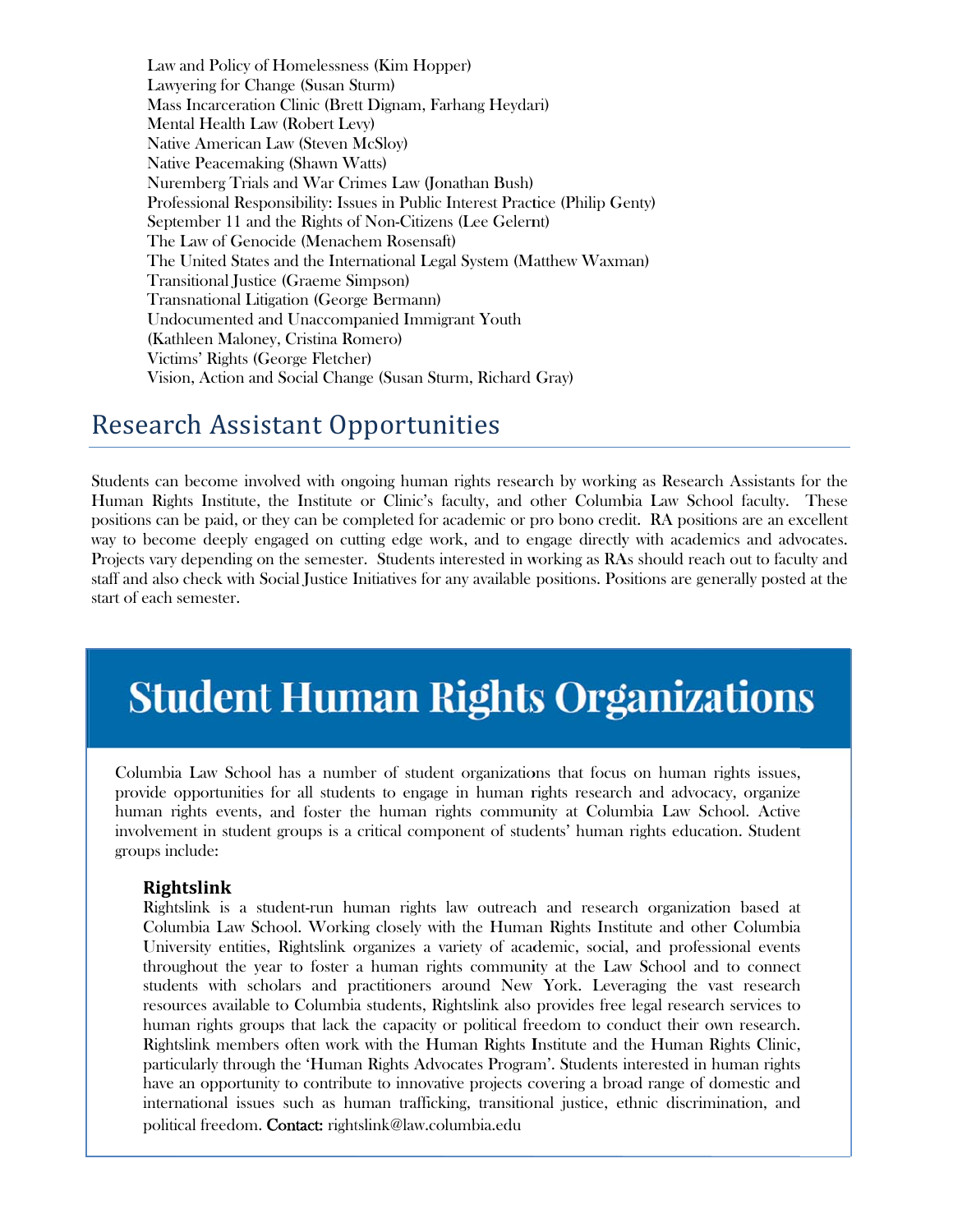#### **Society for Immigrant and Refugee Rights**

The Society for Immigrant and Refugee Rights (SIRR) is dedicated to promoting a dialogue about legal rights of refugees and immigrants in the United States and globally. SIRR is also committed to building relationships between student organizations with similar interests, so as to encourage broad participation from the student body. SIRR sponsors a competitive moot court team which allows interested students to delve into immigration law through a fun, yet intense, two-semester program. The program culminates in a weekend competition against other teams from across the country. For those looking for the law-school equivalent of alternative spring break, SIRR cosponsors several week-long caravans enabling groups of students to volunteer at organizations involved with immigration and refugee law, both in the U.S. and abroad.

SIRR provides meaningful opportunities to do pro-bono legal work during the year. The group coordinates the Immigration Advocacy Project. Additionally, SIRR directs the Iraqi Refugee Assistance Project and the African Services Committee Project. The Iraqi Refugee Assistance Project (IRAP) organizes attorneys and law students to help refugees from Iraq and other areas escape persecution and navigate the rules and processes of resettlement in the U.S. Contact: sirr@columbia.edu Website: web.law.columbia.edu/sir

#### **Columbia Society of International Law**

The Columbia Society of International Law (CSIL) is Columbia Law School's principal student group dedicated to issues involving international law. The Society informs its members about opportunities to practice international law and current issues in international law; provides members in-person access to many of the top international firms; allows members the opportunity to meet leading scholars in the field; offers guidance and advice on career paths in the fields of public and private international law; and provides opportunities for American and international law students and alumni to form connections with each other that span the globe after graduation from Columbia Law School. Contact: csil@law.columbia.edu Website: blogs.law.columbia.edu/csil

#### **Student Public Interest Network**

The Student Public Interest Network (SPIN) strives to build a community for students interested in pursuing public interest law and provide a network for public interest collaboration at CLS. SPIN defines "public interest law" broadly, including plans to work in a non-profit, the government, an international organization, or a for-profit institution that does public interest work, either directly after law school or at a later time. SPIN is deliberately a cross-issue student group, one that welcomes students who are interested in all issues within public interest law. SPIN has monthly social events and mentoring programs, and provides public interest career support through events, panels, and trips to public interest law conferences. Contact: SPIN@law.columbia.edu Website: http://blogs.law.columbia.edu/spin/

#### **Law in Africa Student Society**

The Law in Africa Student Society represents the interests of, and brings together, students who identify with the continent, to create a community on campus. We provide a forum for students, professors, and professionals to meet and pursue their interest in African cultures, societies, legal jurisprudence, and job opportunities. Our goal is to sponsor and support formal and informal events that provide insight into African law and culture, and into current issues concerning the relationship between Africa, the United States, and the rest of the world. We organize events together with African student societies at Columbia's other schools, build a network between current members and alumni, engage in pro bono projects focused on the continent, and support curricular development through reading groups and seminars. Contact: lass@law.columbia.edu

#### **Empowering Women of Color**

Empowering Women of Color (EWOC) exists to champion diverse women at Columbia Law School in light of the unique challenges they face in the legal profession. The group provides a safe space for collaboration and dialogue about issues relevant to women of color, supports members in their development as full participants in academic, professional, and personal communities, and strives to ensure that the greater Columbia Law School community is an environment where all members feel valued, respected, and empowered. Contact: ewoc@law.columbia.edu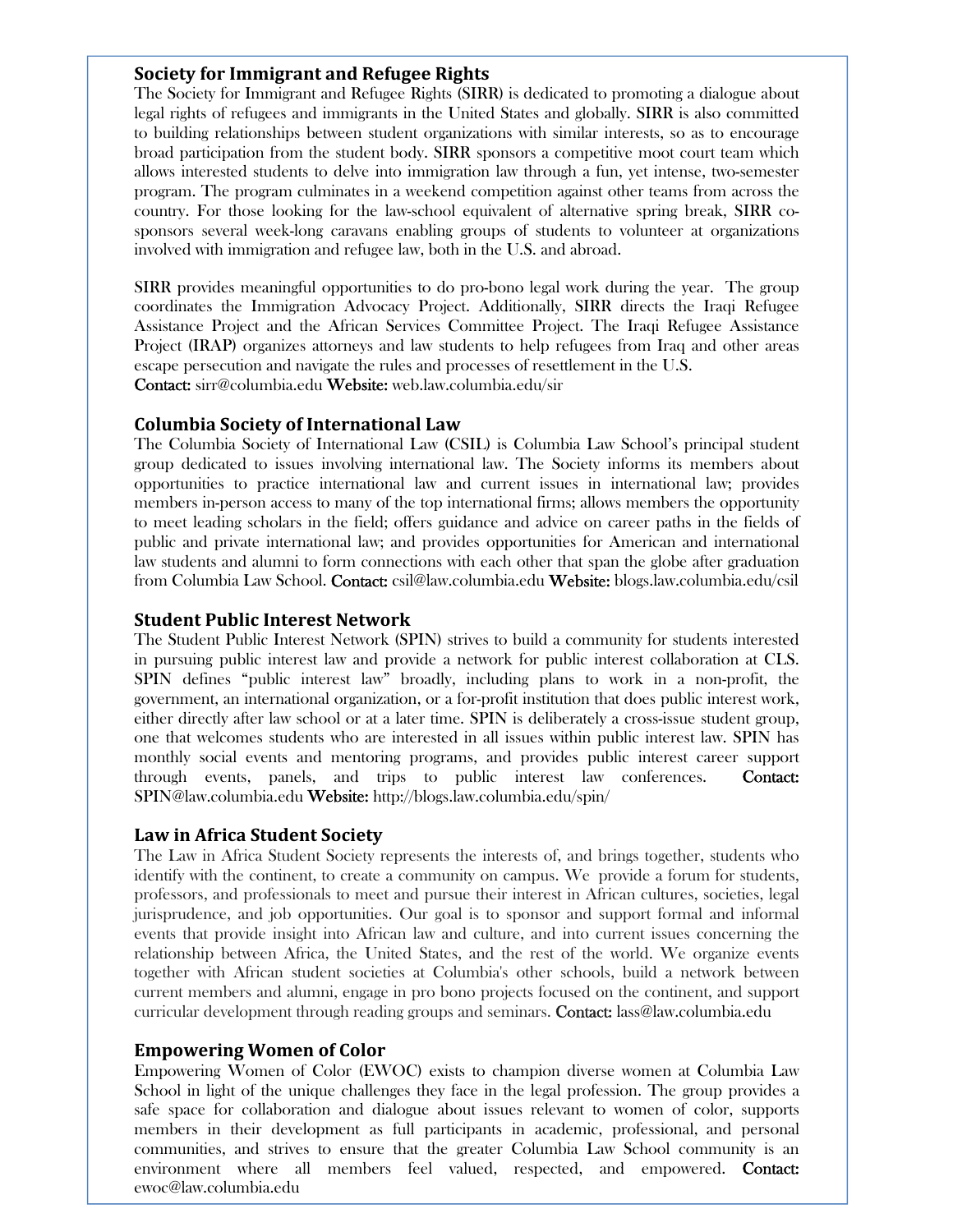## Social Justice Initiatives and Human Rights Career Advising

Social Justice Initiatives (SJI) manifests the Law School's belief that human rights and public interest should be a part of the professional life of every Columbia student and graduate. It implements the School's externship and pro bono programs, provides professional development guidance and assistance to students and graduates regarding summer opportunities and careers, assists student groups, and brings leading social justice advocates to campus for panels and other programs. SJI's staff of full-time advisers includes an expert in human rights and international public law careers, as well as numerous adjunct advisors, who are human rights practitioners.

#### **Human Rights Internship Program**

SJI is responsible for the summer Human Rights Internship Program (HRIP). Unique to Columbia, it is one of the Law School's most important human rights offerings. The program enables students to intern over the summer at human rights organizations with a stipend, a plane ticket, and training that will ground them in fundamental human rights principles and practices. SJI works individually with each student to identify and obtain a position with an organization at which the student can best receive training in human rights law, work in the service of his or belief, create relationships that may advance professional development, and become part of a worldwide network of Columbia graduates and others devoted to human rights.

## Human Rights Practitioners-in-Residence and Columbia Law School Visiting Scholars Programs

The Human Rights Practitioners-in-Residence program is designed for human rights practitioners from nongovernmental organizations, government, the United Nations, and other inter-governmental and international bodies who seek an environment in which they can engage in research, writing, and scholarly discussion connected to their human rights practice. The program is intended to promote human rights scholarship grounded in practice, as well as practice informed by scholarship and critique.

While in residence at the Human Rights Institute, Practitioners-in-Residence will have the opportunity to work on their own scholarly or policy-oriented papers or books for publication, develop workshops and new research agendas, or prepare for conferences or new human rights projects. Mentoring about academic scholarship is available, as are opportunities for presenting and obtaining feedback on draft work. Practitioners also have the opportunity to participate in the broader intellectual life of the law school, and may deliver guest lectures in the Columbia Law School Human Rights Clinic and other human rights course offerings, participate in the mentoring of Columbia Law School students, advise on ongoing projects of the Human Rights Institute and Clinic, and design workshops or other events with experts from the field. The Human Rights Practitioners-in-Residence program is administered by the Human Rights Institute.

During recent decades, Columbia Law School's Visiting Scholars Program has hosted thousands of exceptional international scholars, professors, judges, practitioners, and government officials. The individuals who participate in the program each year are immensely diverse. Their research and scholarship touch on a multitude of legal disciplines, including comparative and international law, human rights, legal philosophy, and constitutional law. Visiting Scholars range from senior faculty at the world's leading research institutions, to doctoral students who are at the start of their scholarly careers. The Visiting Scholars Program is administered by Columbia Law School's International Programs. For more information, please visit: http://web.law.columbia.edu/international-programs/visiting-scholars-program

## Human Rights Fellowships and Awards

#### **The Human Rights LL.M. Fellowship Program**

The Human Rights LL.M. Fellowship is designed to support students pursuing an LL.M. degree at Columbia who show exceptional commitment and potential to use their education to become innovators and leaders in human rights practice and/or academia. The fellowship is jointly coordinated by the Human Rights Institute and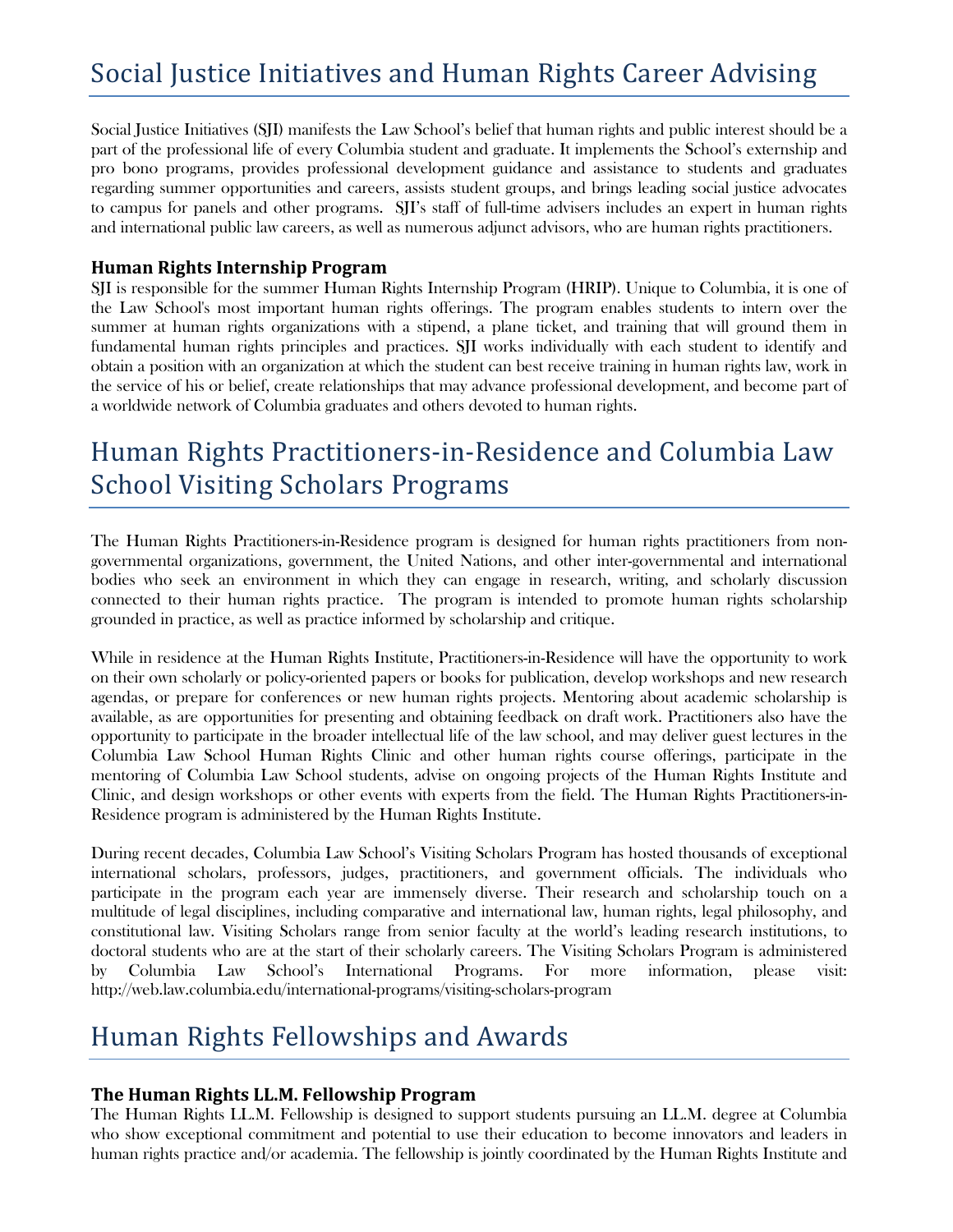the Office of Graduate Legal Studies. Fellowships offer partial to full waivers of tuition, and in some cases, a living stipend, depending on the applicant's demonstrated level of financial need.

LL.M. Human Rights Fellows will receive tailored skills and career mentoring in both practice and academic scholarship from Human Rights Institute faculty, staff, and advisors; be invited to special events with leading human rights advocates and scholars; and be afforded the opportunity to participate in the Human Rights Institute's cutting-edge research projects. Fellows will also be given special consideration for admission to the Human Rights Clinic. Fellows are expected to devote a significant part of their studies while at Columbia to human rights, and to take an active part in the law school's vibrant human rights community. Applicants must demonstrate experience in international human rights and a commitment to a career in the field, whether in academia and/or human rights practice. Candidates from Africa, Asia, and Latin America and candidates who face impediments to education and leadership because of their race, ethnicity, religion, socio-economic background, gender, or sexual orientation are strongly encouraged to apply.

#### **Post‐Graduate Fellowships**

More information on the following fellowships is available on the Social Justice Initiatives website.

#### **The David W. Leebron Human Rights Fellowship**

The Leebron Fellowship enables Columbia Law School graduates to spend one year working with a host organization on a human rights project of the graduate's choice, anywhere in the world.

#### **The Sandler Fellowship**

Human Rights Watch, a leading international human rights fact-finding and advocacy organization, has created the Sandler Fellowship for a Columbia Law graduate from the J.D. program in honor of Judge Leonard Sandler '50. The fellow will spend one year in either the New York City or Washington, D.C. office monitoring human rights developments in various countries, conducting on-site investigations, drafting reports on human rights conditions, and engaging in advocacy aimed at publicizing and curtailing human rights violations.

#### **Herbert & Nell Singer Social Justice Fellowship**

This Fellowship honors class of 1928 graduate Herbert Singer and his commitment to providing support to meaningful learning experiences in public interest law. This annual Fellowship will help launch the social justice career of a Columbia Law graduate who demonstrates substantial commitment, ability, and preparation for making a difference as a public interest lawyer by providing a stipend to do civil public interest or human rights legal work at a not-for-profit organization in the United States. The fellow must begin work within five months after graduation or completion of a clerkship.

#### **Columbia Postgraduate Social Justice and Government Fellowships**

These fellowships provide a stipend to selected J.D. and LL.M. students in the graduating class who obtain a qualifying position at a public interest, human rights, or government organization anywhere in the world.

#### **The Lowenstein Fellowship**

The Lowenstein Fellowship provides enhanced loan repayment support for Columbia Law School students. Endowed by Professor Louis Lowenstein and his wife Helen, these fellowships are awarded to outstanding graduates pursuing any type of public interest law, including government service. The Law School will cover 100 percent of eligible debt service for loans borrowed up to the cost of Columbia Law School tuition for fellows whose annual income does not exceed \$100,000 as long as the fellow remains in public interest law work. Lowenstein Fellowships are awarded to students who have demonstrated a serious commitment to work in public interest law, plan to work as a lawyer full-time in the public interest sector immediately following graduation or a clerkship, have taken educational loans to finance part of his or her Columbia Law School education, and are eligible for standard LRAP.

#### **Berger LRAP Fellowship**

Endowed by Max W. Berger '71 and Dale Berger, this fellowship is awarded to one Columbia Law School graduate whose career and first postgraduate job (other than a judicial clerkship) will be substantially devoted to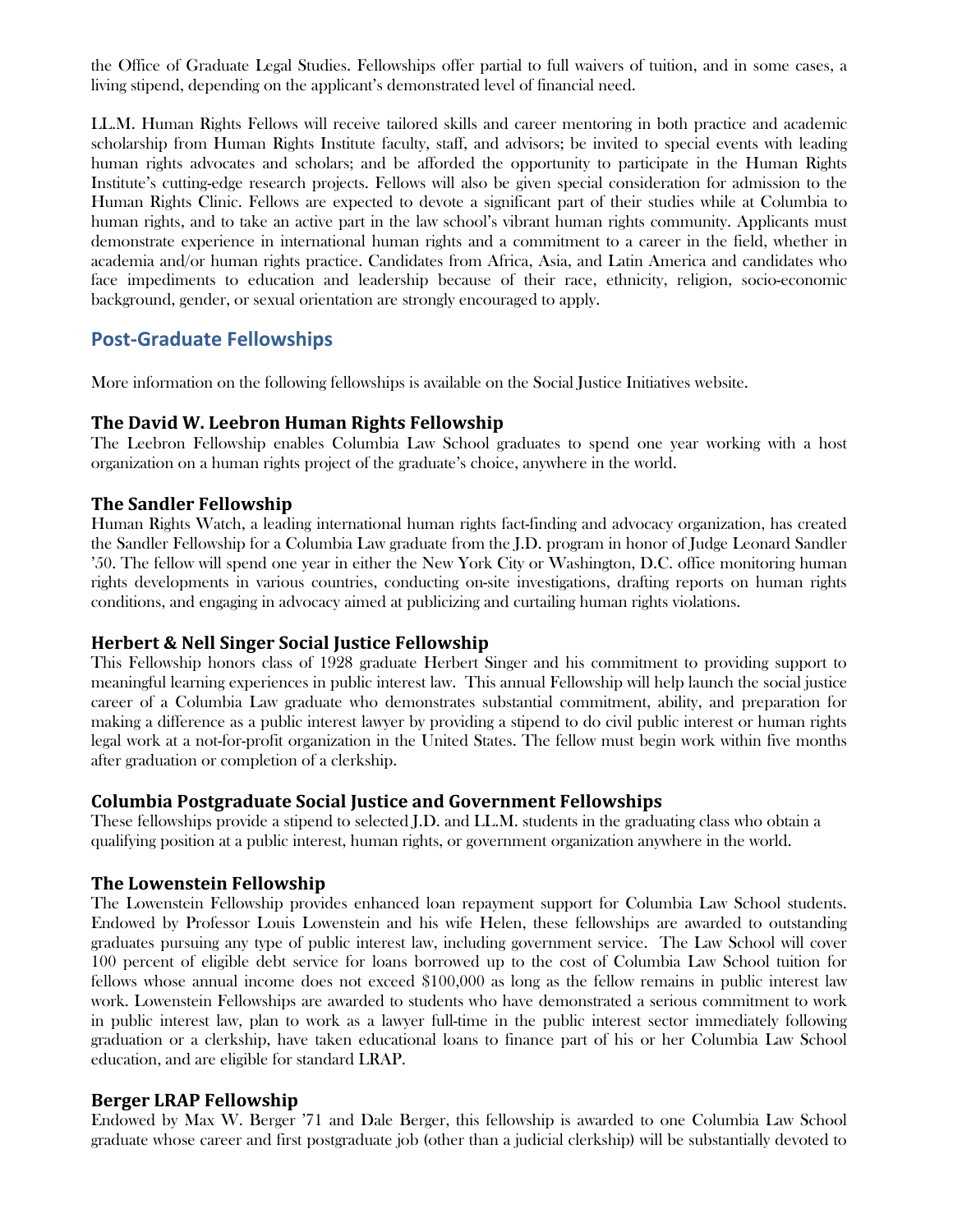using the law to fight racial, gender, and/or other discrimination. This fellowship will be offered in alternating years with the Bernstein Fellowship (below).

#### **Bernstein LRAP Fellowship**

The Bernstein Litowitz Berger & Grossmann LLP Fellowship (Bernstein Fellowship) is awarded to one Columbia Law School graduate who whose career and first postgraduate job (other than a judicial clerkship) will be substantially devoted to using the law to fight racial, gender, and/or other discrimination. This fellowship will be offered in alternating years with the Berger Fellowship.

#### **Human Rights Graduation Awards**

#### **David M. Berger Memorial Prize**

Established in 1973 in memory of David M. Berger '69, this prize honors the memory of Wolfgang Friedmann, professor of international law from 1955 to 1972, and is awarded annually to a third-year student interested in international law and world peace.

#### **Edwin Parker Prize**

Established in 2011, this prize is awarded annually to students who excelled in the study of international or comparative law, as nominated by members of the faculty and selected by the Columbia Law School professor who is director of the Parker School of Foreign and Comparative Law.

#### **Human Rights Commendation**

Awarded by the Human Rights Institute, the annual Human Rights Commendation recognizes students who have demonstrated exceptional dedication to human rights at Columbia Law School and to the human rights field. Honorees are selected based on their commitment to advancing human rights opportunities at Columbia, engagement in mentorship of new students in human rights, activities undertaken in and out of the Law School to advance human rights, and commitment to a career in human rights and to advancing the human rights field.

## Human Rights Law Review

The Columbia Human Rights Law Review (HRLR) is one of the oldest and the most recognized human rights journals in the world. Established in 1967, HRLR is run by students and is dedicated to the analysis and discussion of human rights and civil liberties under both domestic and international law. HRLR is an academic journal that publishes scholarly articles written by professors, practitioners, and students. Those who have published in the HRLR include Marvin E. Frankel, Arthur C. Helton, Louis Henkin, Michael Posner, Antônio Augusto Cancado Trindade, and Bishop Desmond Tutu. The HRLR publishes and sells A Jailhouse Lawyer's Manual ("the JLM"), a legal resource produced to assist prisoners and others in negotiating the U.S. legal system. With thirty-six chapters on legal rights and procedures including the appellate process, federal habeas corpus relief, the Prison Litigation Reform Act, religious freedom in prison, the rights of prisoners with disabilities, and many more, the JLM is a major legal reference for prisoners and libraries across the country. 1L students can apply to the HRLR in the spring after their 1L year. LL.M. students can apply to HRLR as well. Members of the editorial board are chosen from the second-year staff. Staff editors are involved in every aspect of the production and publication of the Columbia Human Rights Law Review and A Jailhouse Lawyer's Manual, which means every member of the HRLR team is given an opportunity to develop practical and professional skills while contributing substantially to the advancement of human rights. For more information: http://hrlr.law.columbia.edu/.

## Public Interest Lawyering (PILnet) Fellows

Each year, Columbia Law School is proud to welcome PILnet Fellows – human rights advocates from NGOs around the world – to participate in an eight-month program that combines academic and practical training with the purpose of educating and building the capacity of a new generation of public interest advocates in selected countries around the world. Fellows are nominated by local NGOs to which they return at the end of the program to implement a project developed during their fellowship period in New York. Fellows spend the first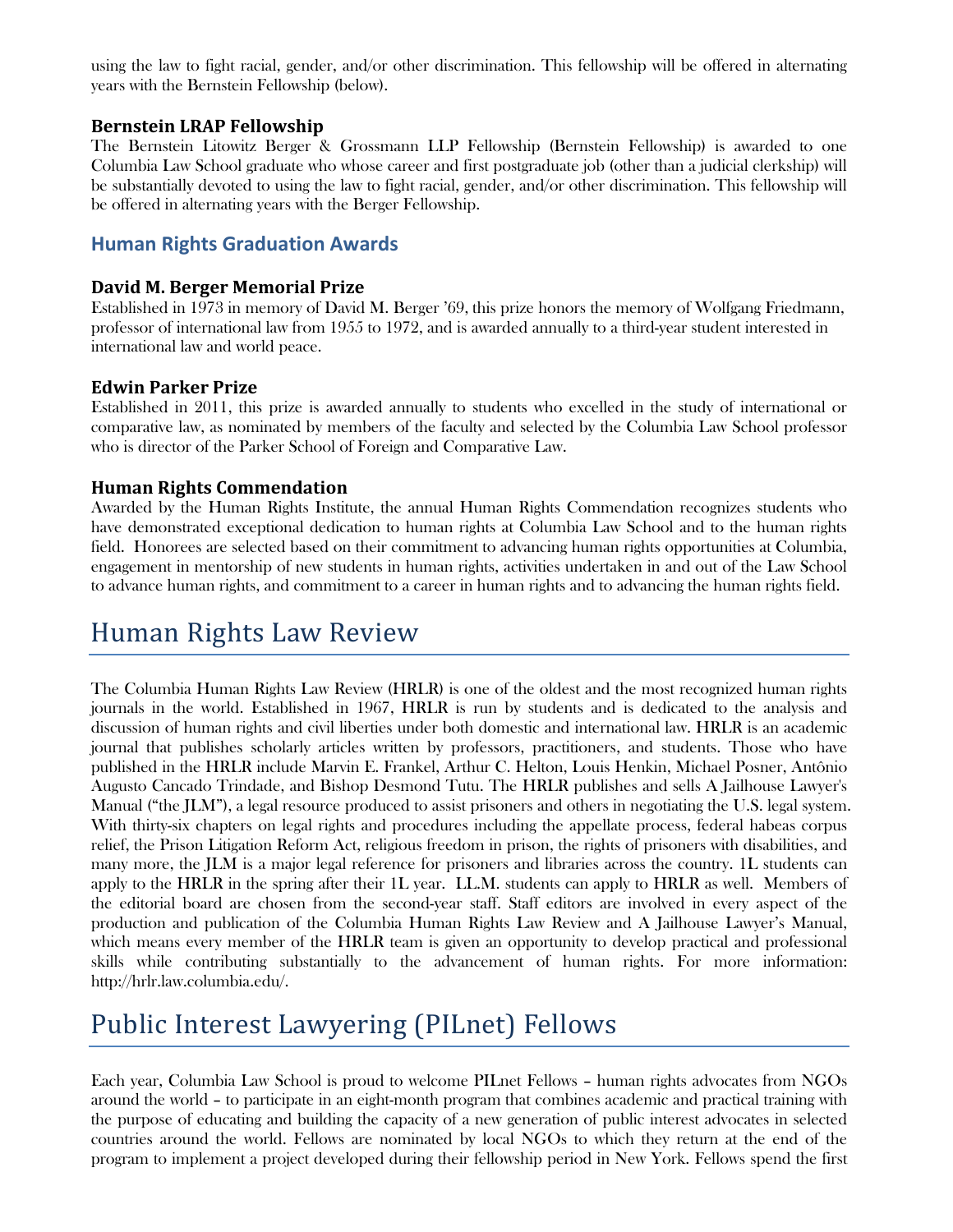semester of the program at Columbia Law School, where they take courses in human rights and public interest law alongside Columbia Law Students. In the spring, fellows participate in study visits to Washington, D.C. and various European cities, followed by an internship at a public interest law organization in New York. Columbia Law Students interested in human rights work are strongly encouraged to reach out to PILnet Fellows.

## **Moot Courts**

Columbia Law students often participate in Moot Court competitions involving international and human rights legal questions. Students find the competitions to be an especially rewarding aspect of their time at the Law School. The school supports Moot Courts through faculty supervision and funding opportunities. There are a range of opportunities, including:

#### **Philip C. Jessup International Law Moot Court**

The Philip C. Jessup International Law Moot Court Competition is the world's largest moot court, with participants from more than 500 law schools across more than 80 nations. The competition simulates a dispute between two countries before the International Court of Justice (ICJ), the judicial arm of the United Nations. Recent topics have included the legality of humanitarian intervention, the threat or use of force, sexual abuse by United Nations Peacekeepers, and the rights and obligations of international organizations. Competitors in the World Championship Round usually have the opportunity to argue before a judge on the International Court of Justice.

The written memorial is due in early January. The team competes in the Super Regional rounds in February and, if successful, advances to the Shearman & Sterling International Rounds and Jessup Cup World Championship in March.

#### **European Moot Court**

The European Law Moot Court Competition is a traditional competition in which teams of students prepare written pleadings with respect to a problem of European law and present their arguments in oral proceedings before the Court of Justice. The case is set each year under the auspices of the European Law Moot Court Society.

The purposes of the competition are to promote awareness of European law, expertise in the practice of European law, and practical experience in preparing and arguing cases before the Court of Justice. In addition, the competition provides a forum for the discussion of questions of current legal, social, and practical significance emerging from European integration, and the legal and political changes in Europe.

#### **Jean‐Pictet Competition**

The Jean-Pictet Competition is the leading international humanitarian law (IHL) moot court competition, and one of the most innovative training programs in public international law for law students. Every year, approximately 150 students representing 48 universities from over 30 countries take part. While most moot competitions are brief based, the Jean-Pictet Competition focuses on simulating the real-life legal decisions made by military advisers, legal advisers, and humanitarian aid workers on a daily basis in armed conflict zones. The competition involves a fact pattern that evolves through seven various simulations in which participants adopt different roles and respond to new legal hurdles.

In past competitions, participants focused on issues such as children participating in hostilities, environmental consequences of military targeting, detentions in non-international armed conflicts, and the immunities of peacekeepers. The competition allows for unique opportunities to network with IHL practitioners.

## Beyond the Law School

#### **The Institute for the Study of Human Rights**

The Institute for the Study of Human Rights (ISHR) was established in 1978 at Columbia University. ISHR is committed to its three core goals of providing excellent human rights education to Columbia students, fostering